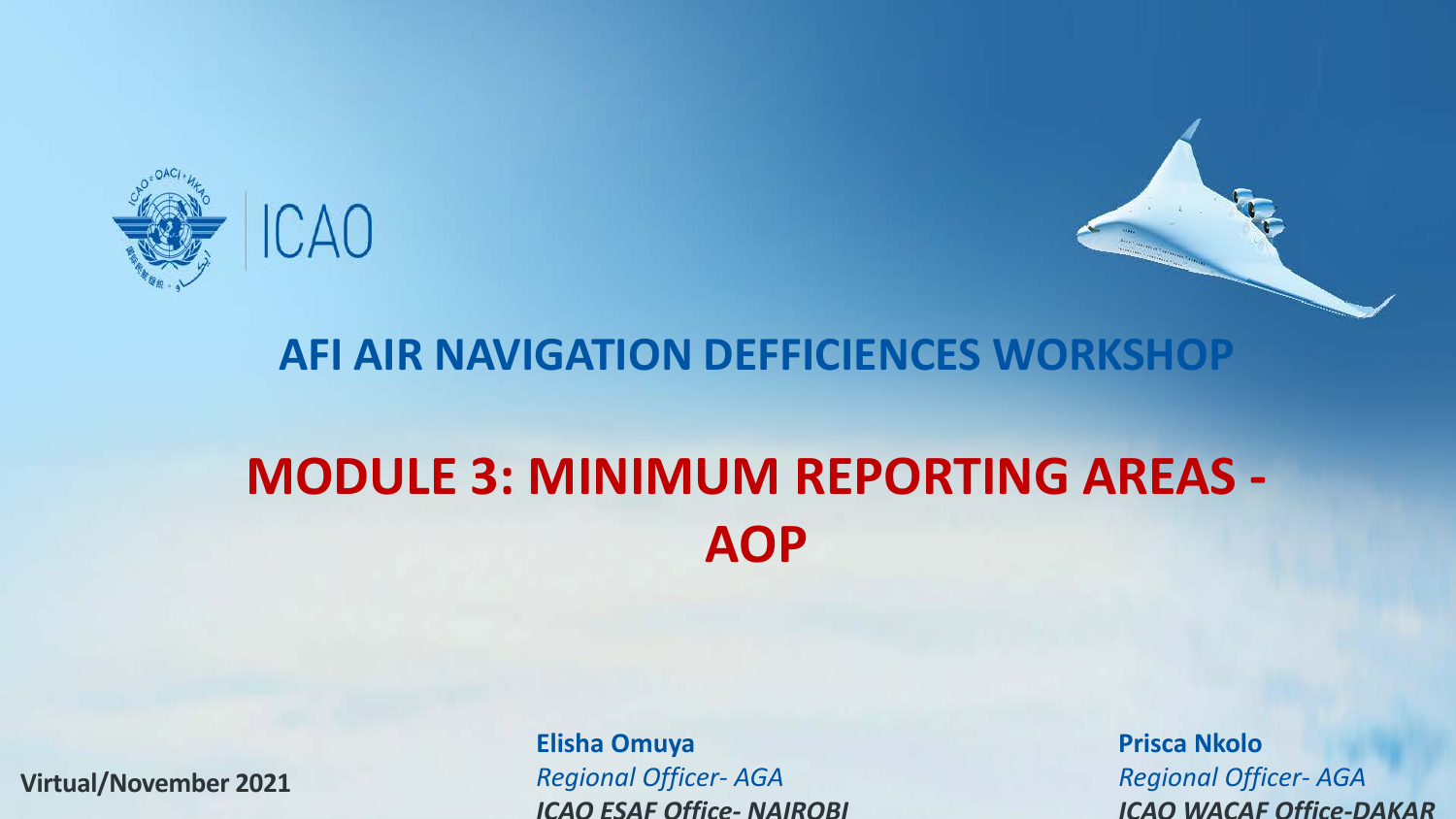

# **Minimum Reporting Areas- AOP**

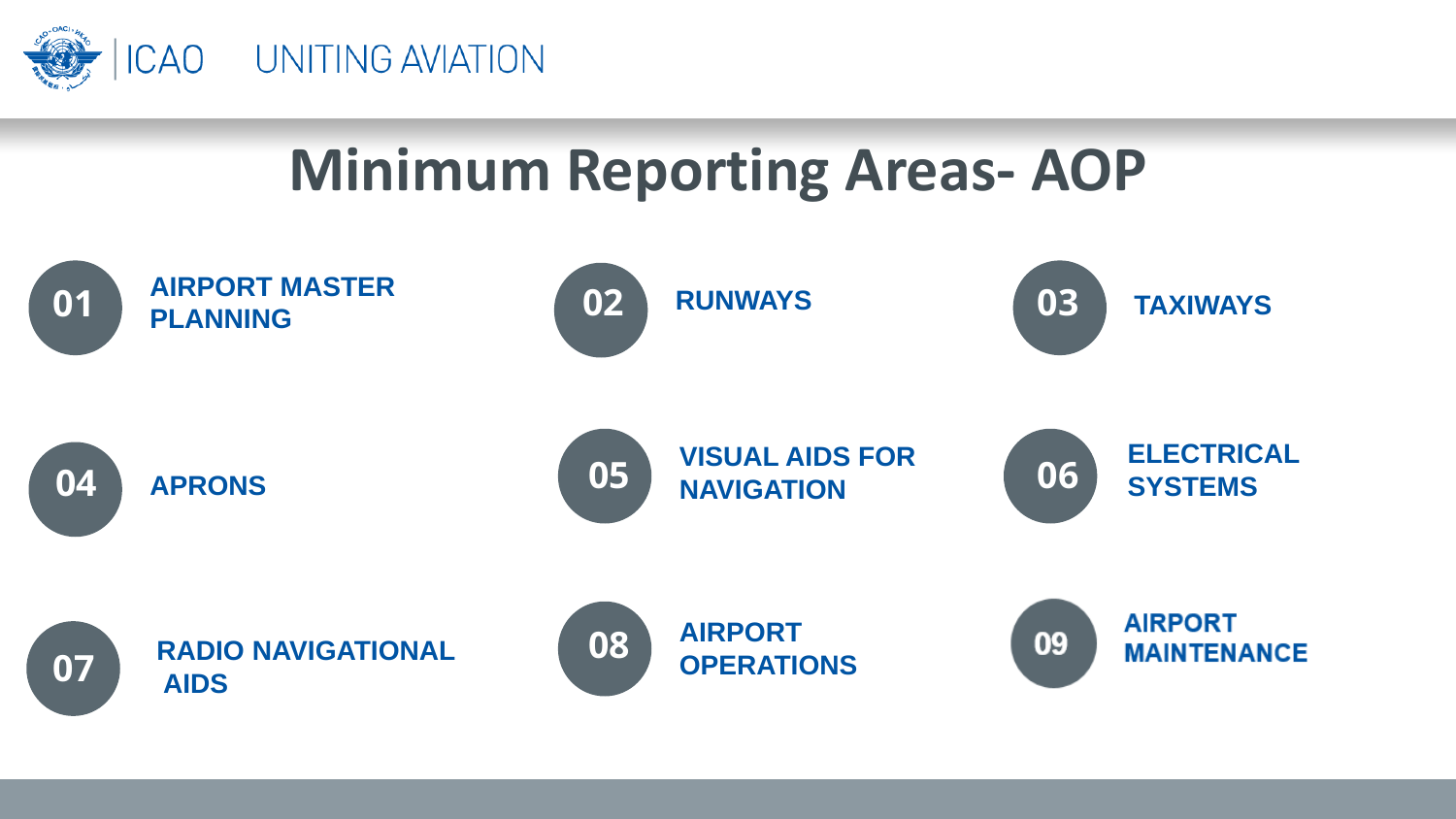



- **Deficiencies result when:**
	- $\triangleright$  There is lack of airports master plans which ends up affecting short to medium term capacity enhancement projects; restricting their ability to fulfil capacity needs.

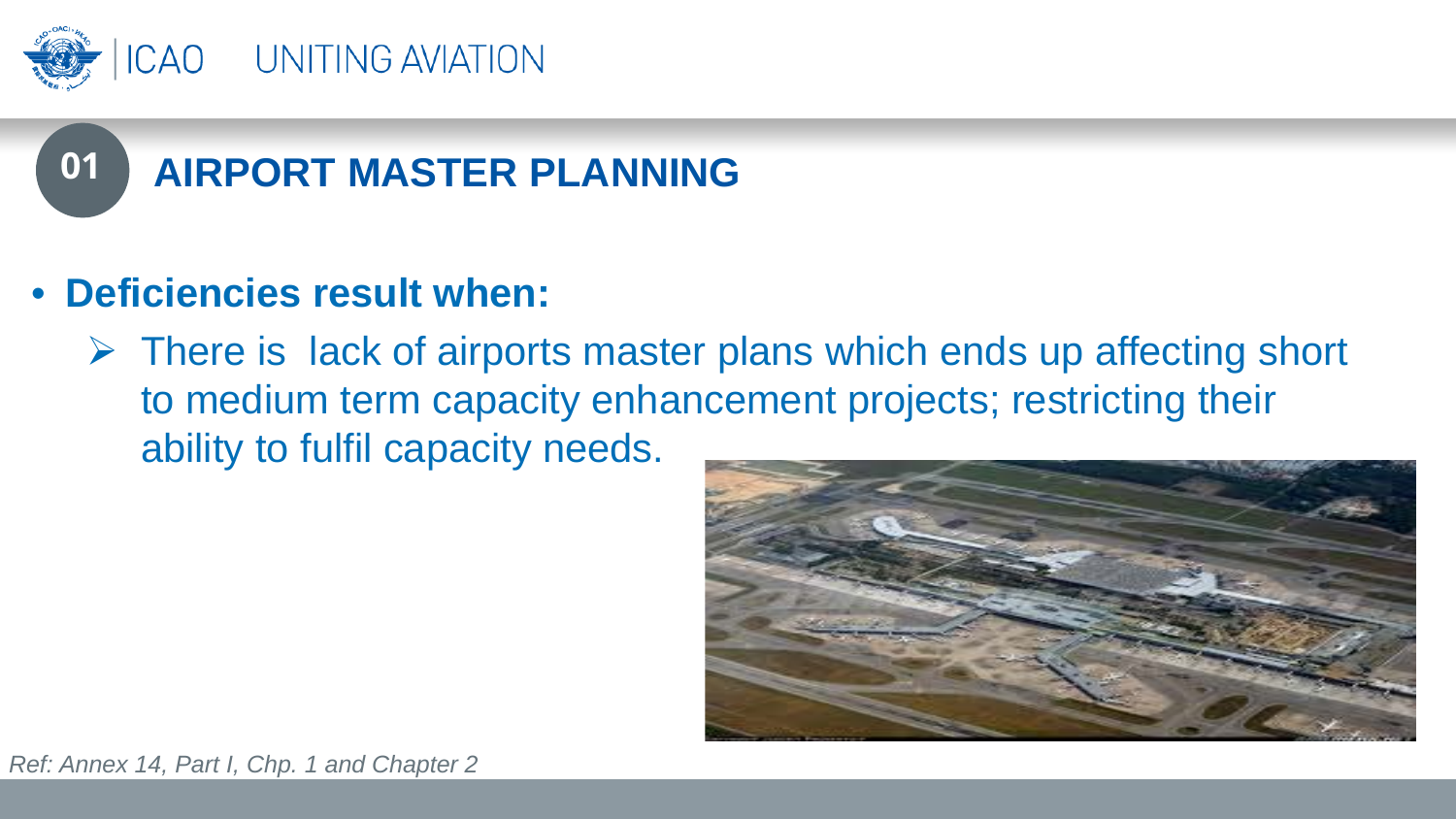





– A runway and associated facilities such as width, shoulders, RESA etc do not meet the specifications in ICAO Annex 14 Vol.1 e.g Runway Shoulders being higher than runway surface, Insufficient Runway Strip, RESA not provided or insufficient, etc.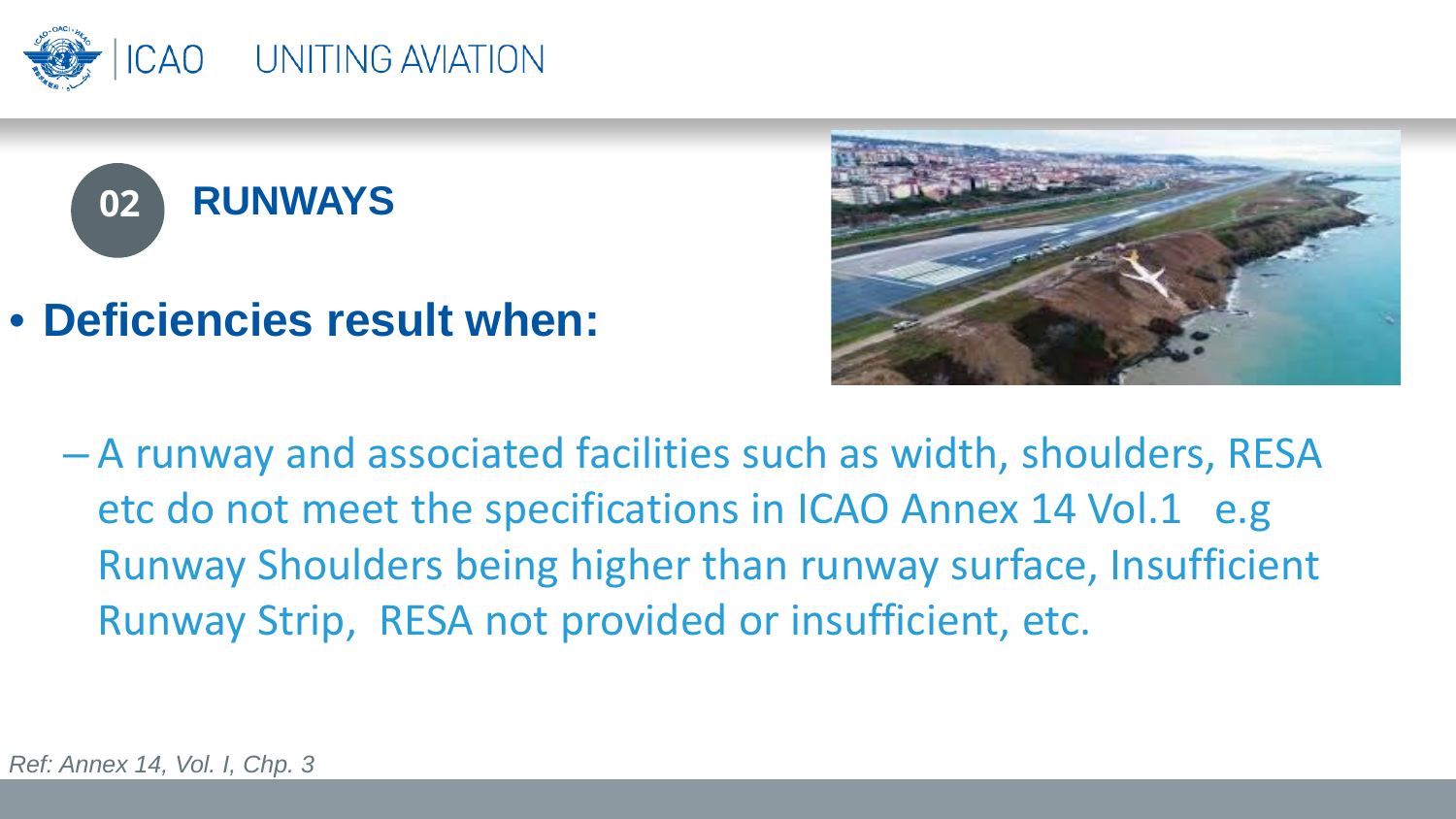



– There are continuous operations on runways that are considered unsafe for flights, which increases the risk of incidents/accidents.



*Ref: Annex 14, Vol. I, Chp. 3 & 4*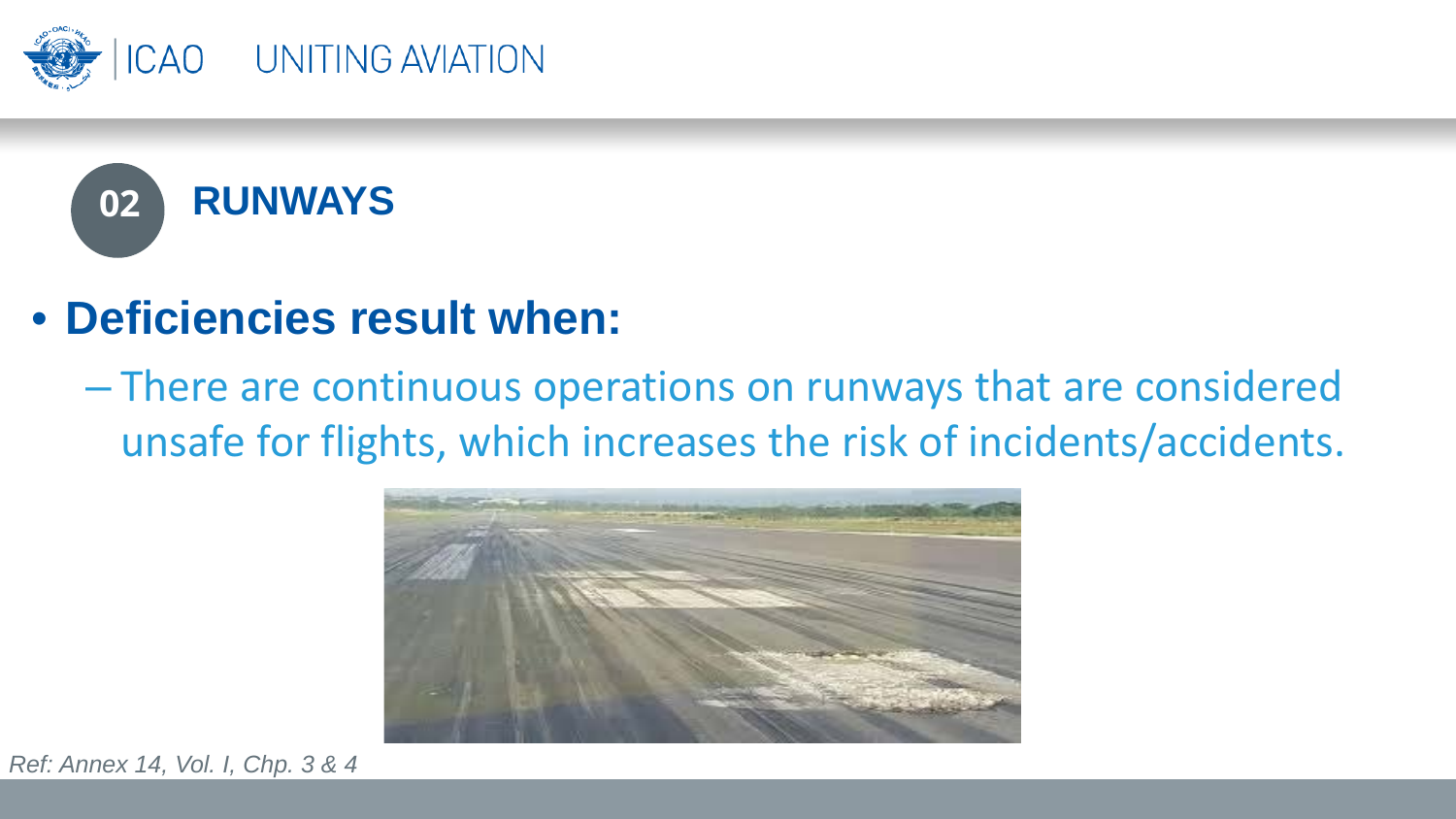



 $\triangleright$  There is for example no procedure to



ensure minimum separation distances are met when taxiways do not meet the requirements in ICAO Annex 14

• Some airports built long time ago may not meet the separation requirements but procedures can be developed to mitigate this situation..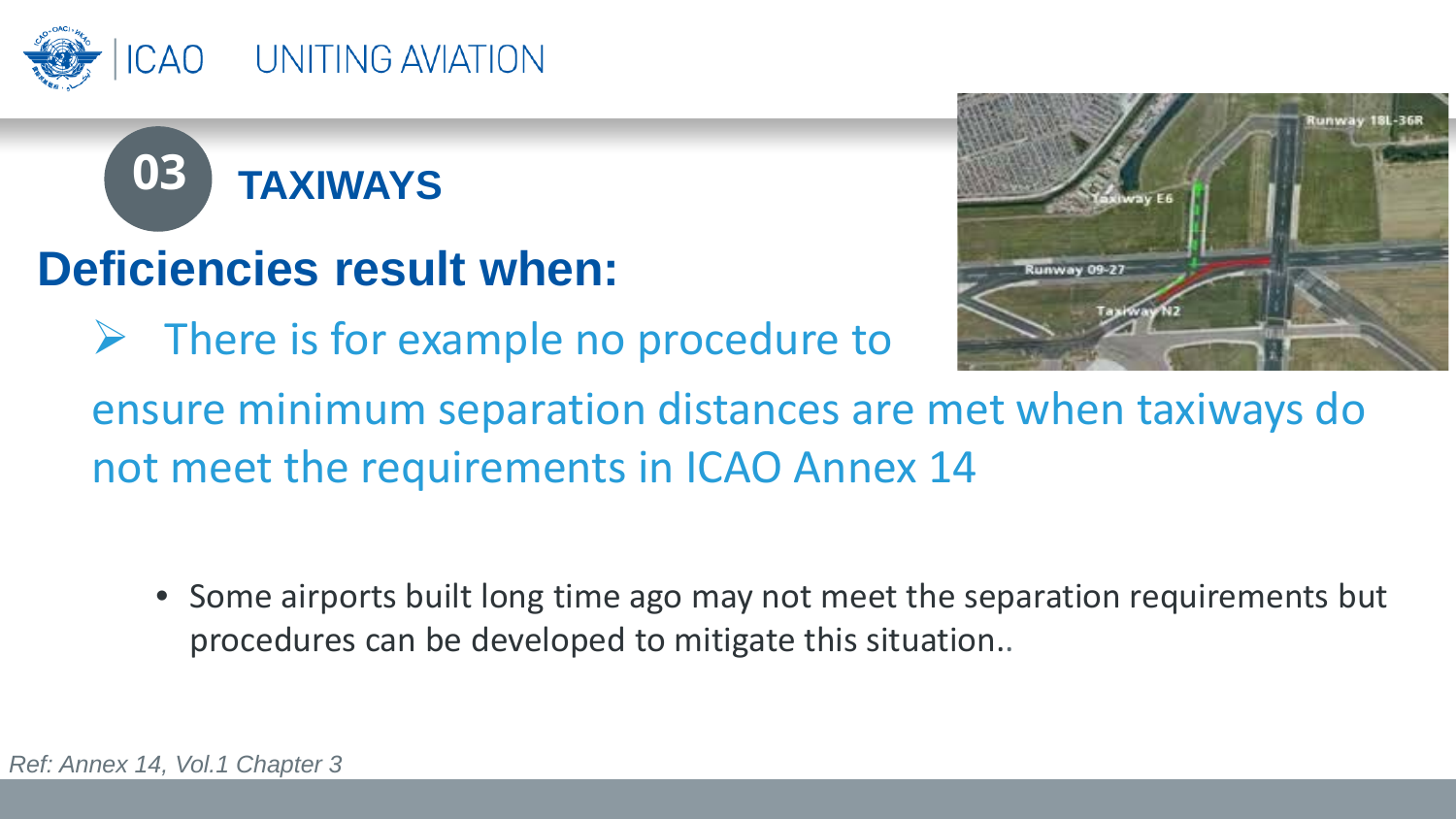



- Provision of runway hold position lights for example **IS NOT** in accordance with Para 5.3.19 of ICAO Annex 14, Volume I on taxiways when required.
	- This is meant to support Runway operations at the Airport.

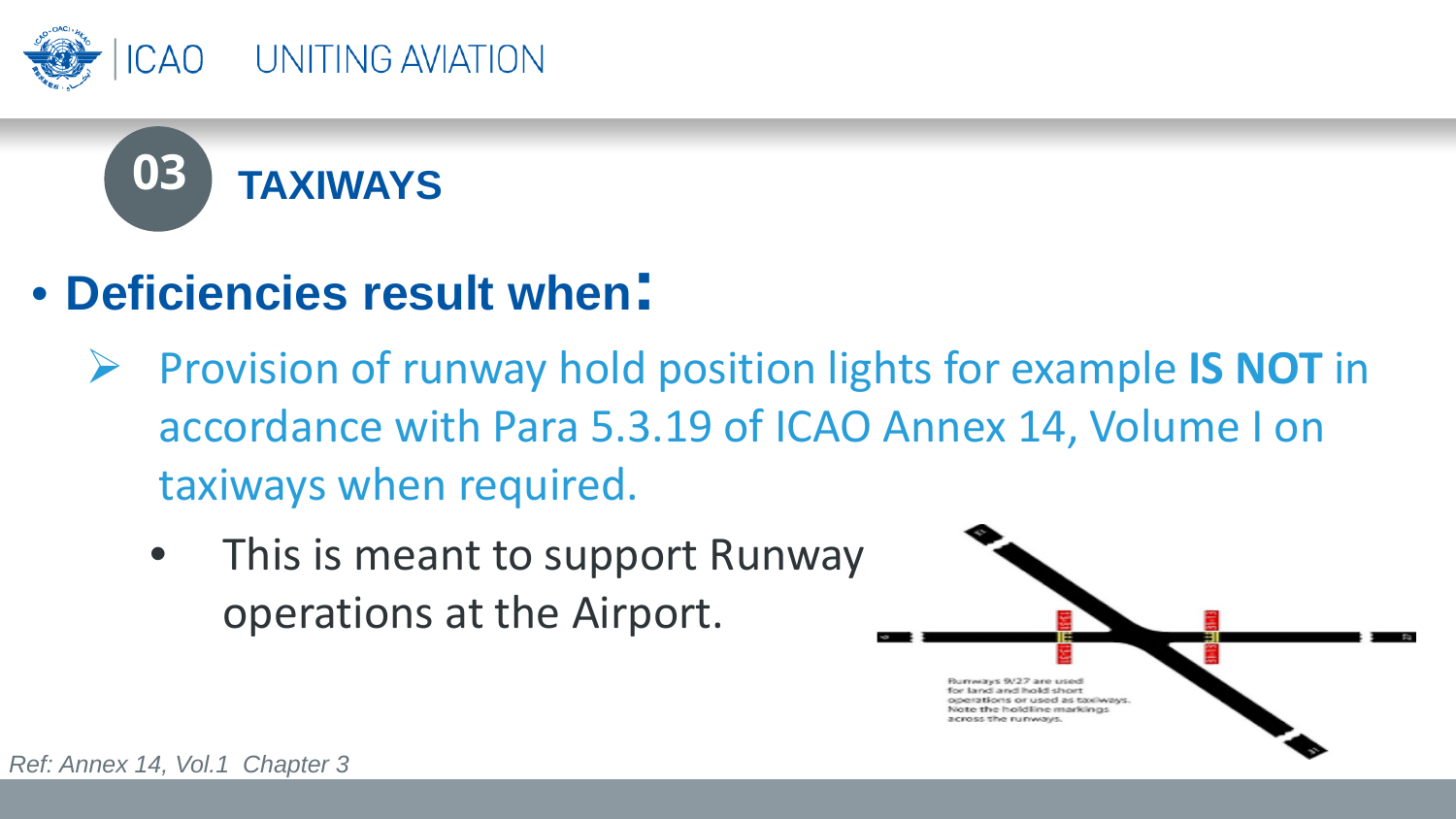



- **Deficiencies result when:**
	- There is presence of cracks and potholes that have not been sealed on the Apron Surfaces
		- The unevenness of the apron surface indicates a compromised Apron in terms of strength and causes discomfort to passengers during movement on the apron.

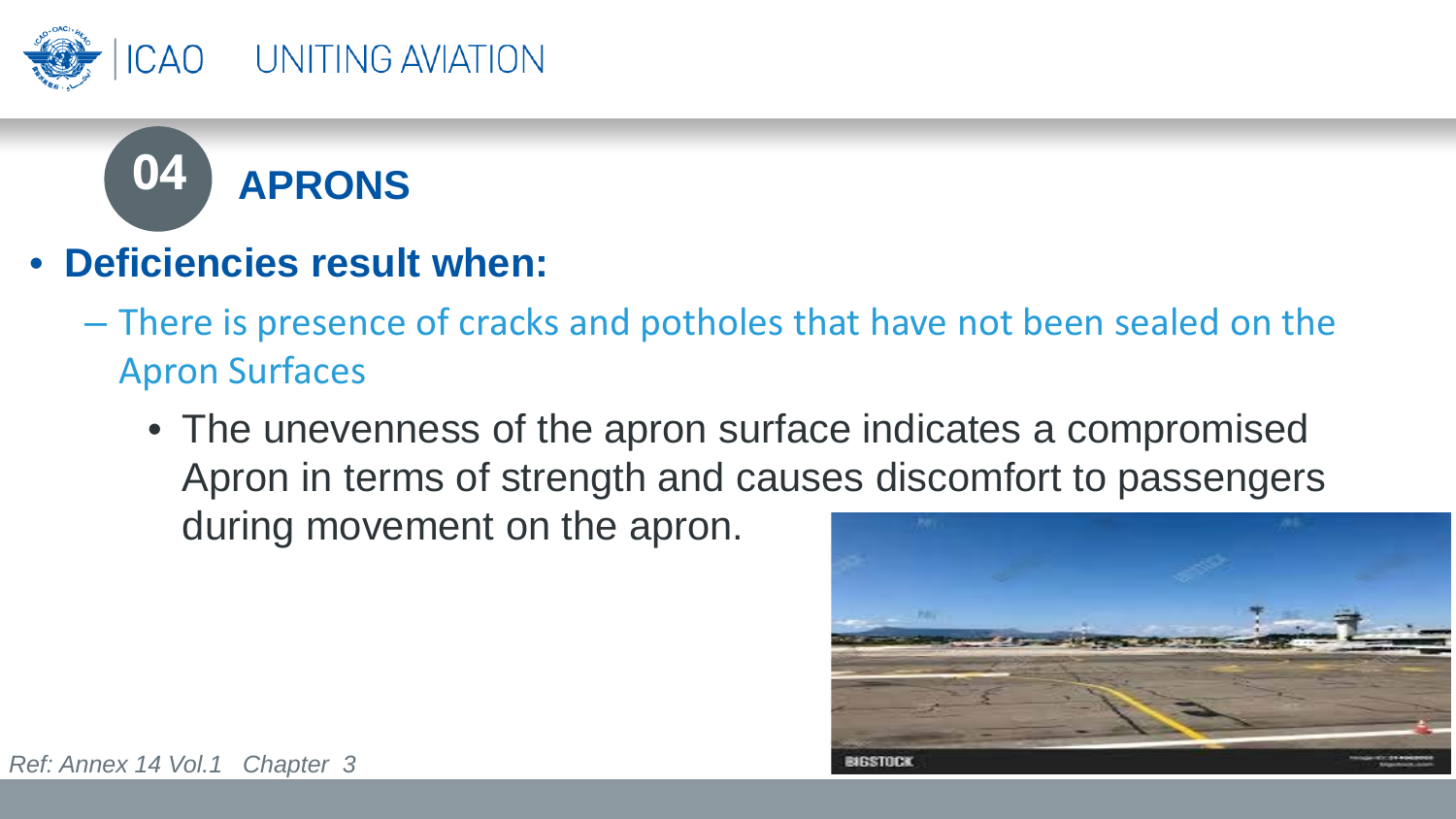



- There is evidence for example of spacing between concrete slabs on the apron surface or there is evidence of moving slabs on the apron surface.
	- This may lead to poor judgement by pilot during parking





*Ref: Annex 14 Vol.1 Chapter 3*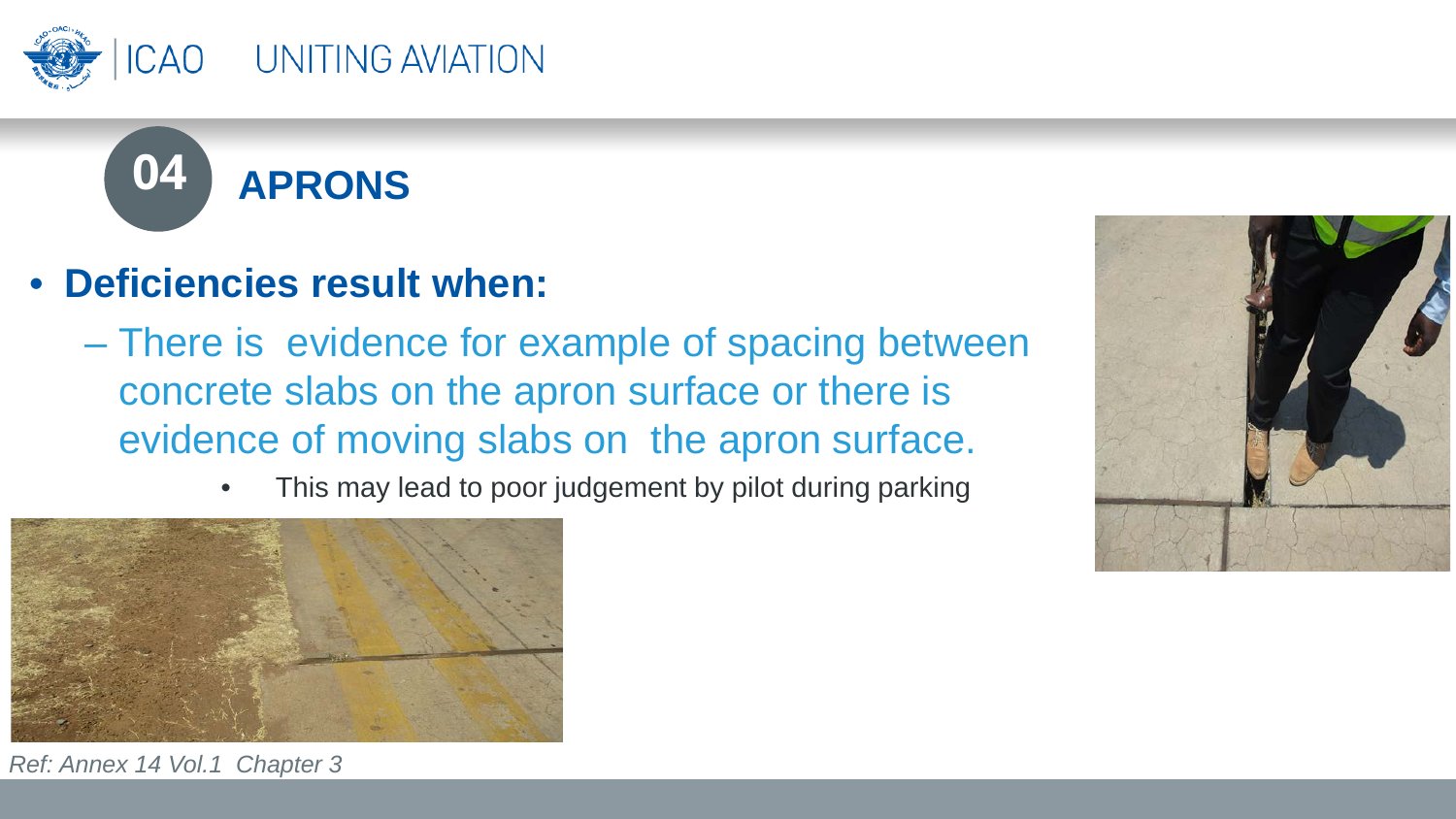

# **05 VISUAL AIDS FOR NAVIGATION**

### • **Deficiencies result when:**

 $\triangleright$  Visual Aids for Navigation do not meet the provisions of Annex 14 Volume 1 Chapter. 5 in terms of characteristics and performance level arrangements in maintenance



 $\triangleright$  The visual aids for Navigation at the airport that do not comply with the provisions of Annex 14 in terms of location and characteristics such as obstruction of signs by grass, etc.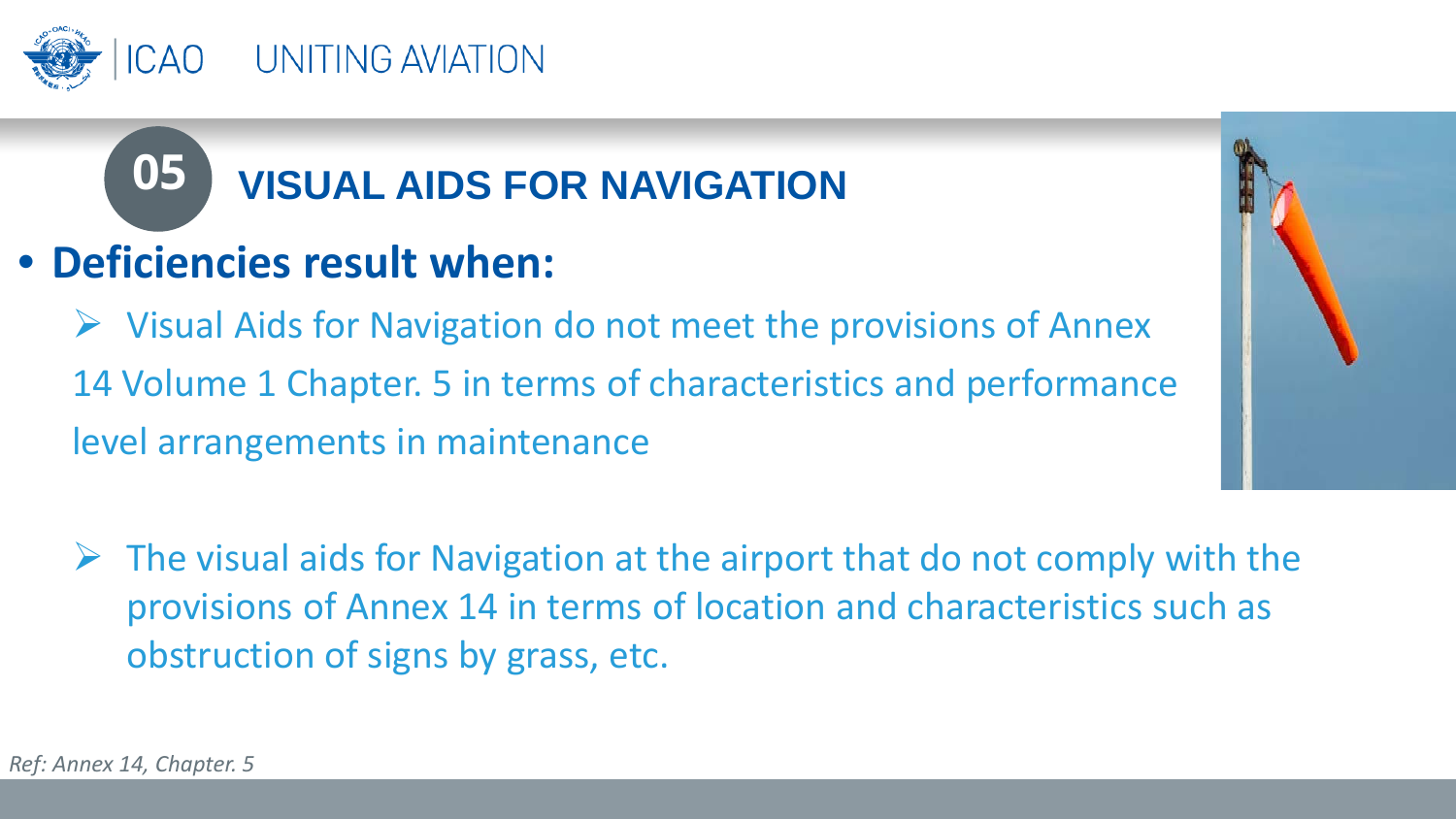

# **05 ELECTRICAL SYSTEMS .**



## **Deficiencies result when;**

 $\triangleright$  An airport does not provide reliable power supply system to assure continuous airport operations

Lack of reliability on both Primary and Secondary power supply systems will affect performance at the airport.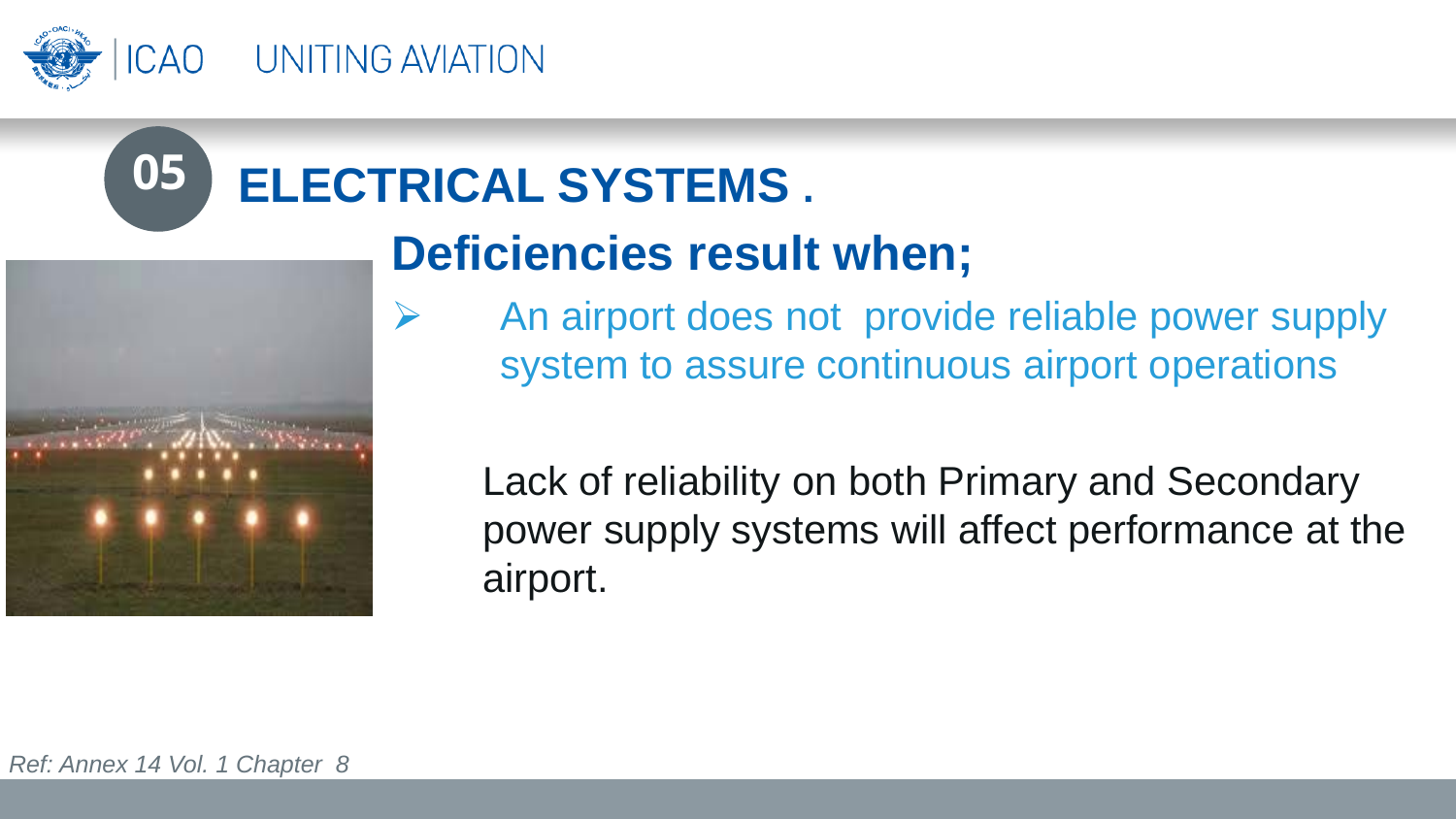

# **06 RADIO NAVIGATIONAL AIDS**

## • **Deficiencies result when;**

 $\triangleright$  Signals from Radio Navigational Aids are poor, are lacking or equipment is not calibrated leading to unsafe operations.

 $\triangleright$  For example when Radio Navigation aids have not been protected from Obstructions ( in terms of safety zones) leading to the interference of signals

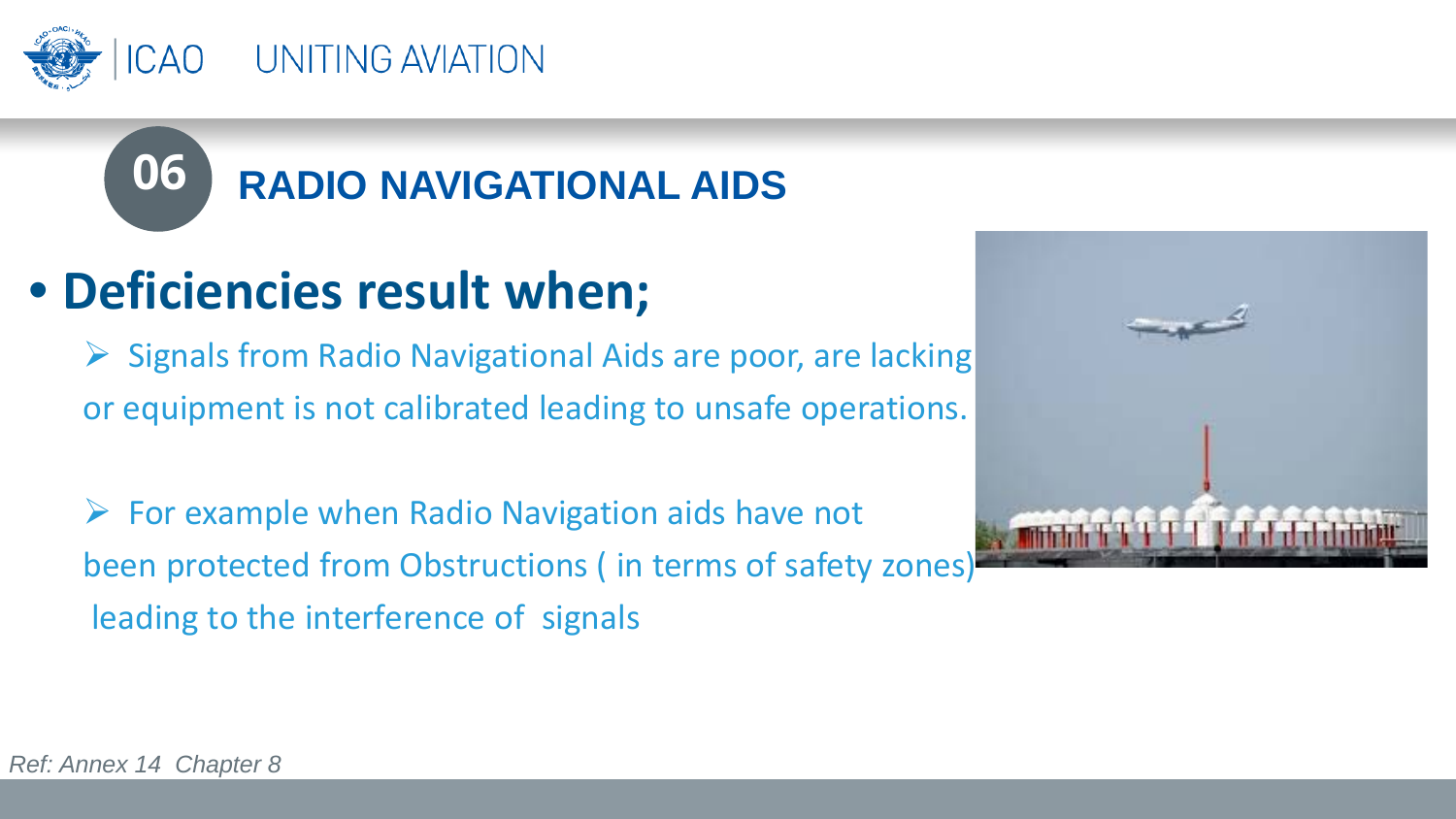

#### **AIRPORT OPERATIONAL SERVICES, EQUIPMENT AND INSTALLATION 07**





#### • **Deficiencies result when:**

- $\triangleright$  Aerodrome Operation Procedures are not being adhered to by personnel operating within the airside, to ensure smooth operation of Aircraft at the aerodrome. (e.g Ground handling procedures, Driver licensing Procedures, airport movement procedures etc).
- $\triangleright$  When procedures lead to ground incidences at the apron between aircraft and ground equipment or between equipment and vehicles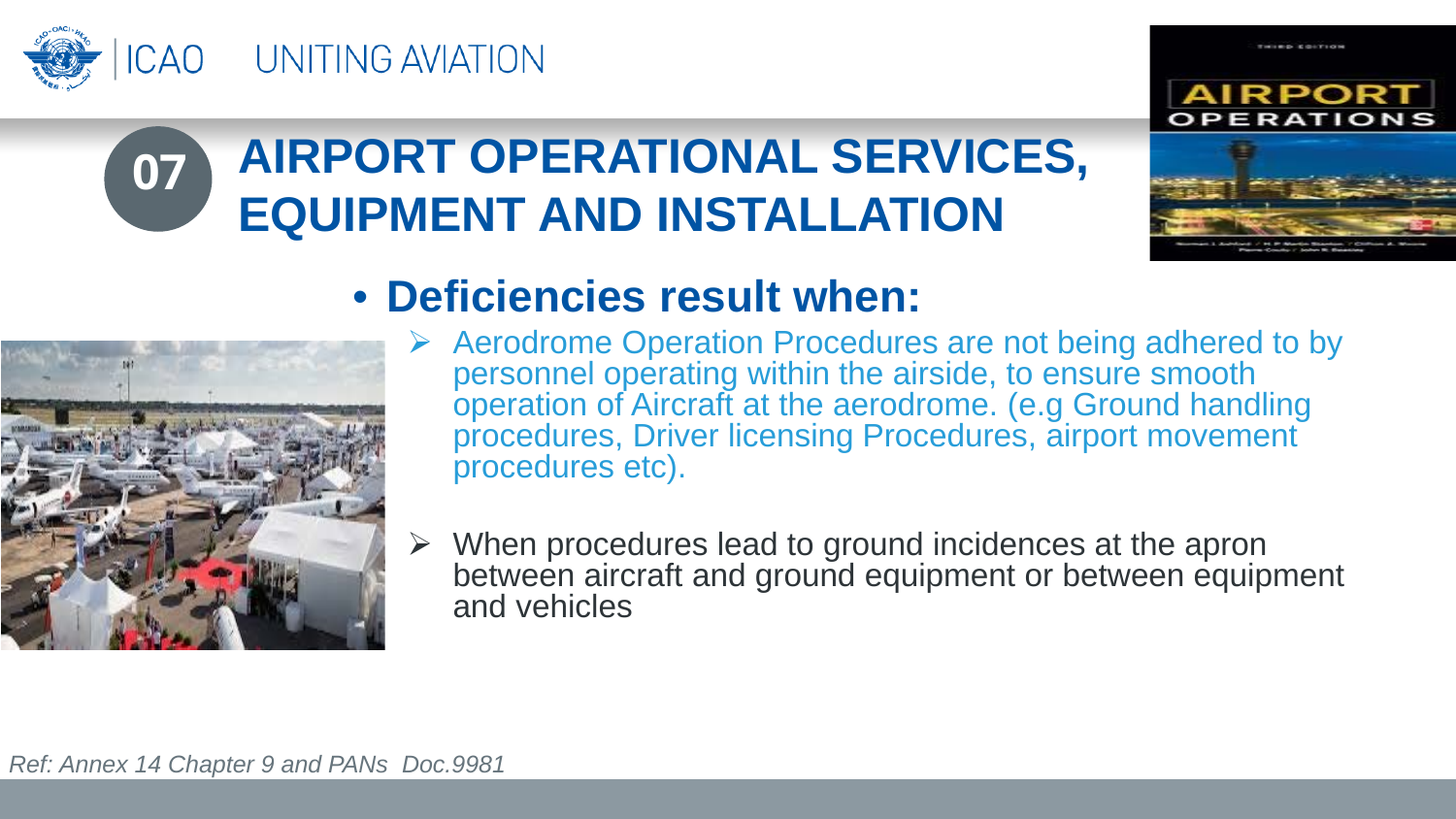

#### **AIRPORT OPERATIONAL SERVICES, EQUIPMENT AND INSTALLATION 07**



### • **Deficiencies result when:**



– For example Aerodrome fencing is not provided as and when required, Sitting and Installation of equipment in operational areas is not in accordance to Annex 14, etc.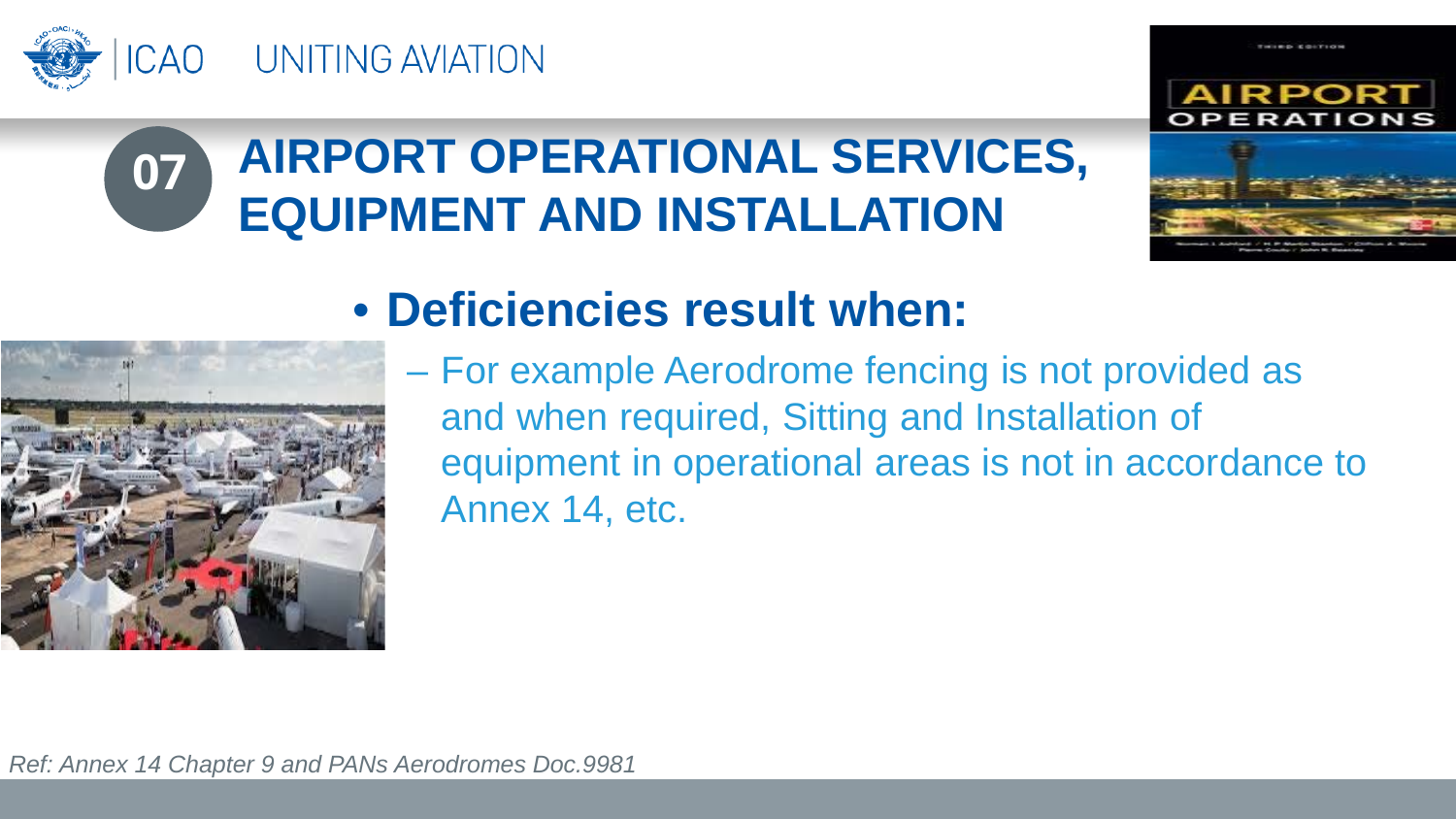

# **08** RFFS AND AIRPORT EMERGENCY PLANNING

#### **Deficiencies exist when;**

- $\triangleright$  Despite an airport having sufficient RFF equipment but the equipment is not used properly due to incompetence of the personnel.
- The airport lacks the associated RFF services and/or equipment to support rescue operations at the airport
- $\triangleright$  The Airport Emergency plans at an airport do not provide for all emergencies that ought to be planned at the airport





*Ref: Annex 14 Chapter 2 and Chapter 9*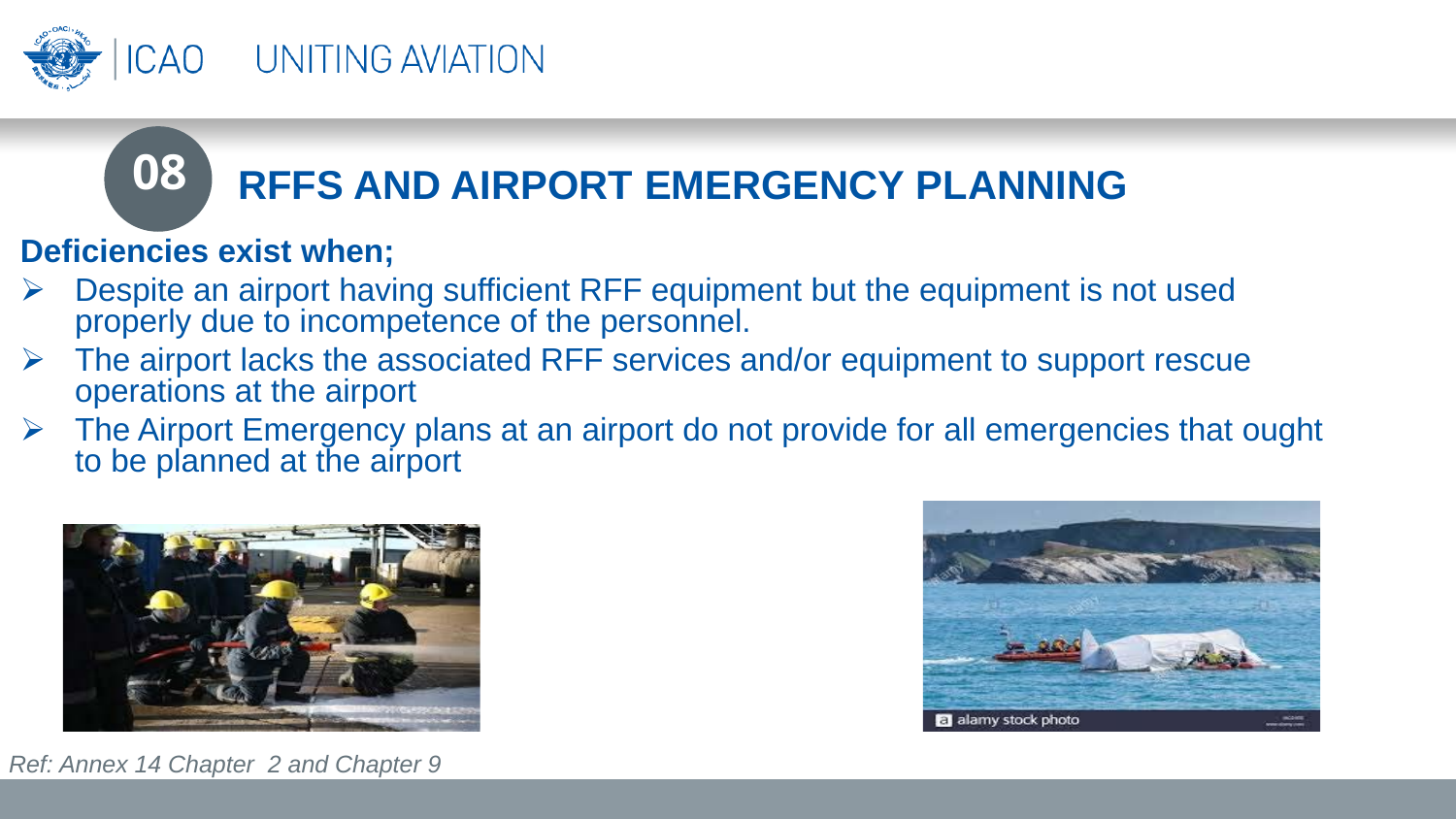

# **AIRPORT MAINTENANCE PROGRAMMES**

#### **Deficiencies result when**

 $\triangleright$  For example an airport lacks and/or does not implement preventive and Corrective maintenance programs as provided for in ICAO Annex 14.

This include maintenance of pavements, removal of contaminants, Runway pavement overlays, etc.